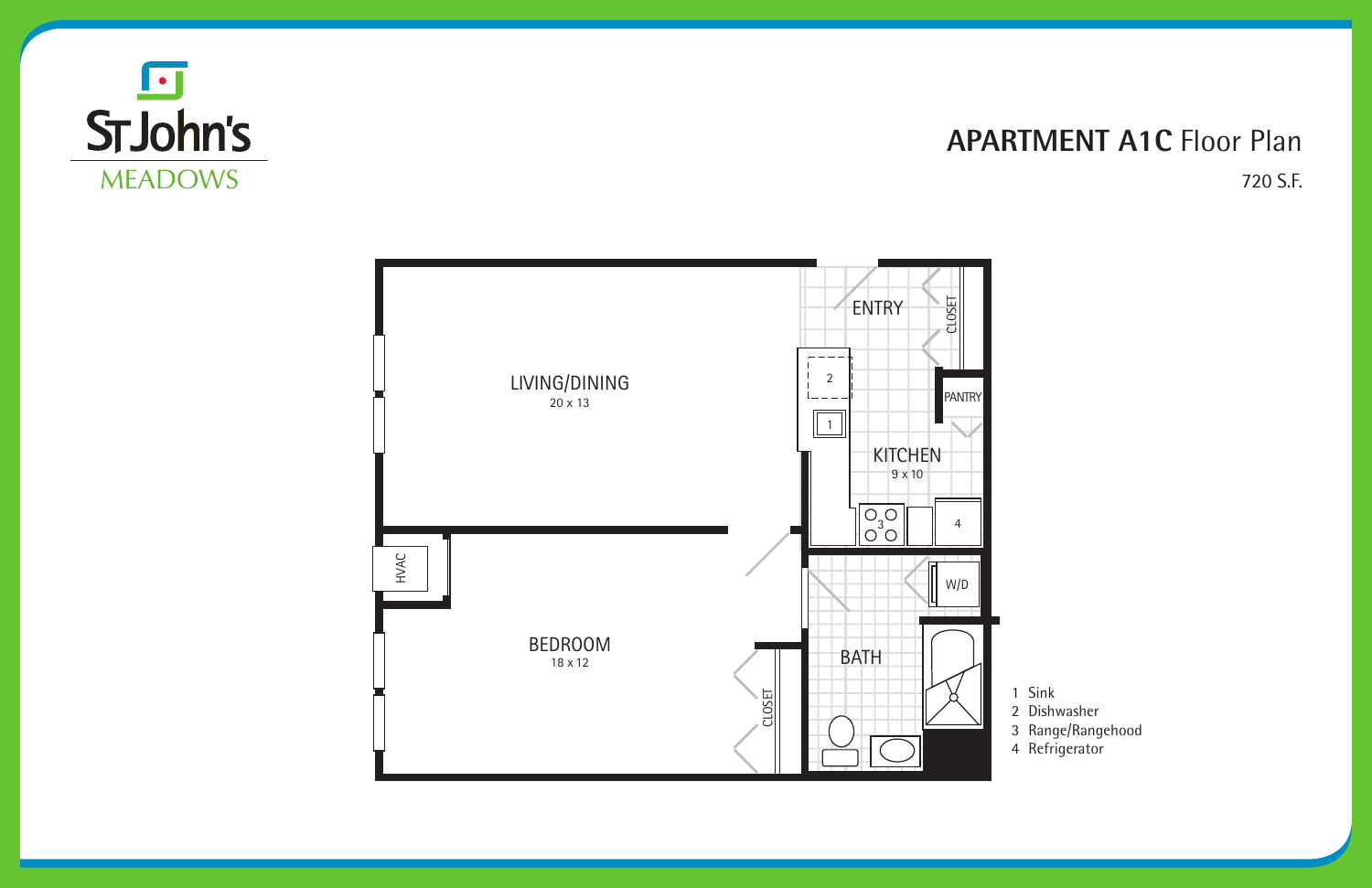

### **APARTMENT A1C REVERSED** Floor Plan 720 S.F.



- 1 Sink
- 2 Dishwasher
- 3 Range/Rangehood
- 4 Refrigerator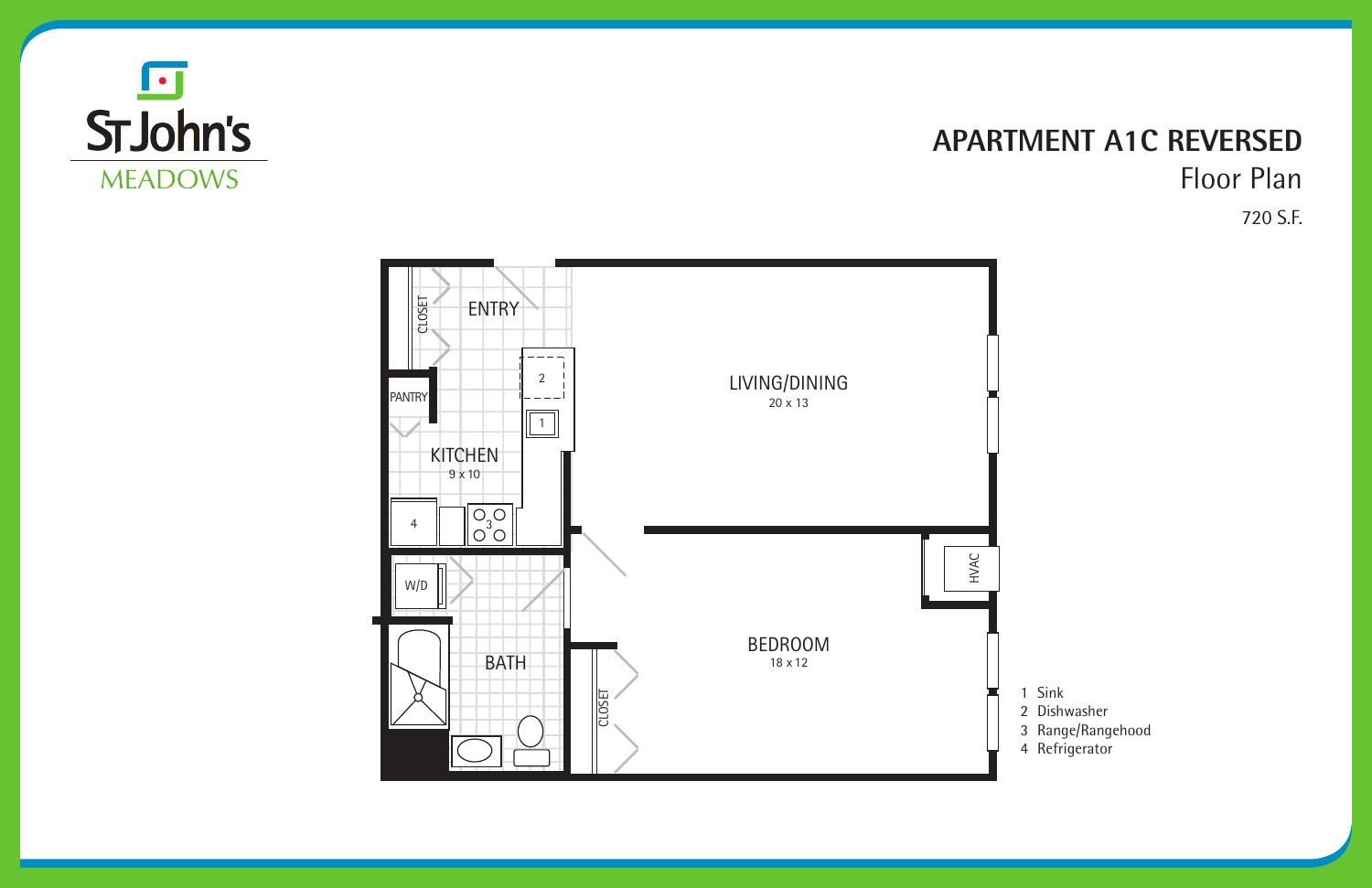### **APARTMENT A2C** Floor Plan 670 S.F.





1 Sink Dishwasher Range/Rangehood Refrigerator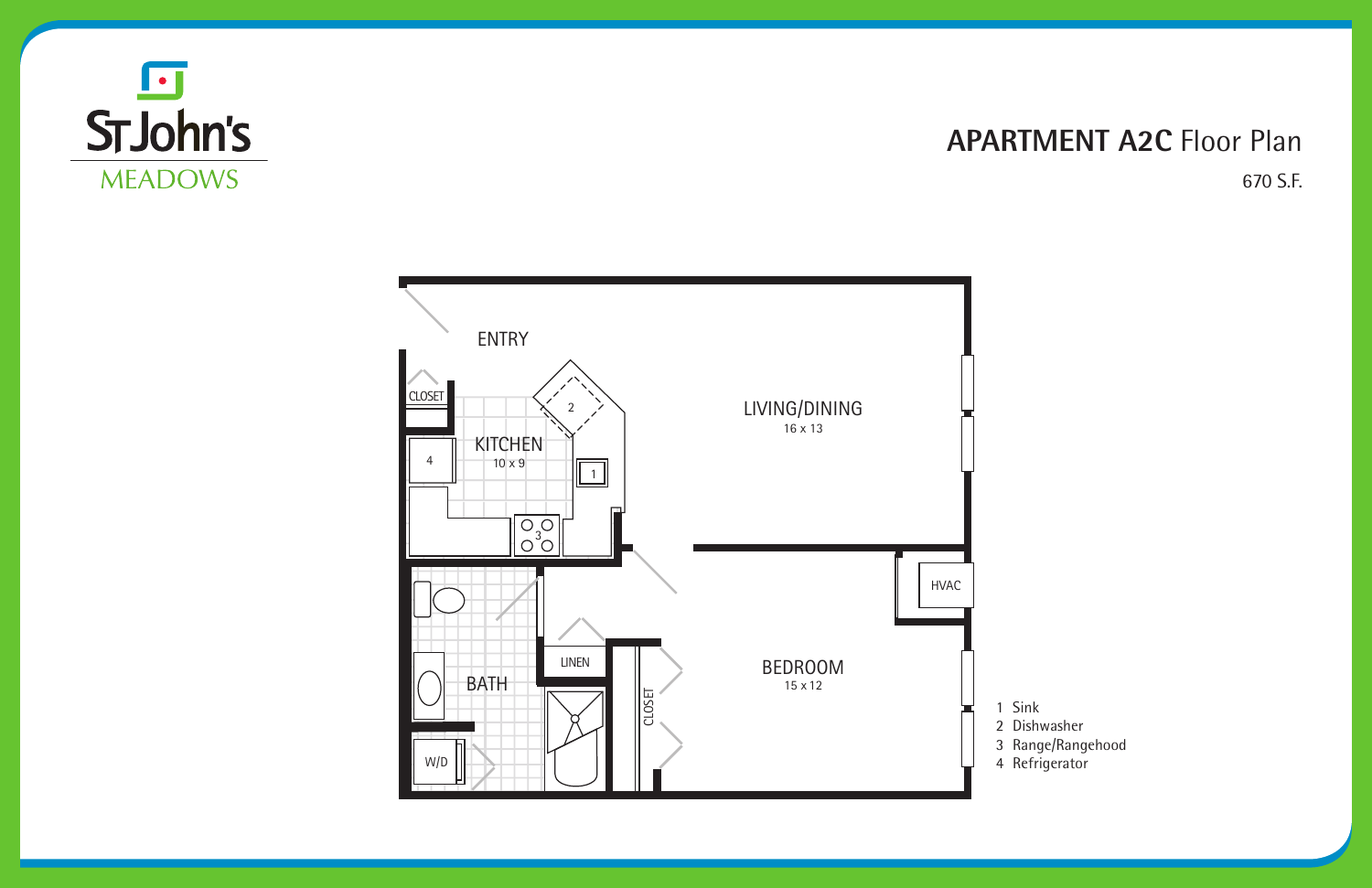#### **APARTMENT A2C REVERSED** Floor Plan 670 S.F.





1 Sink Dishwasher Range/Rangehood Refrigerator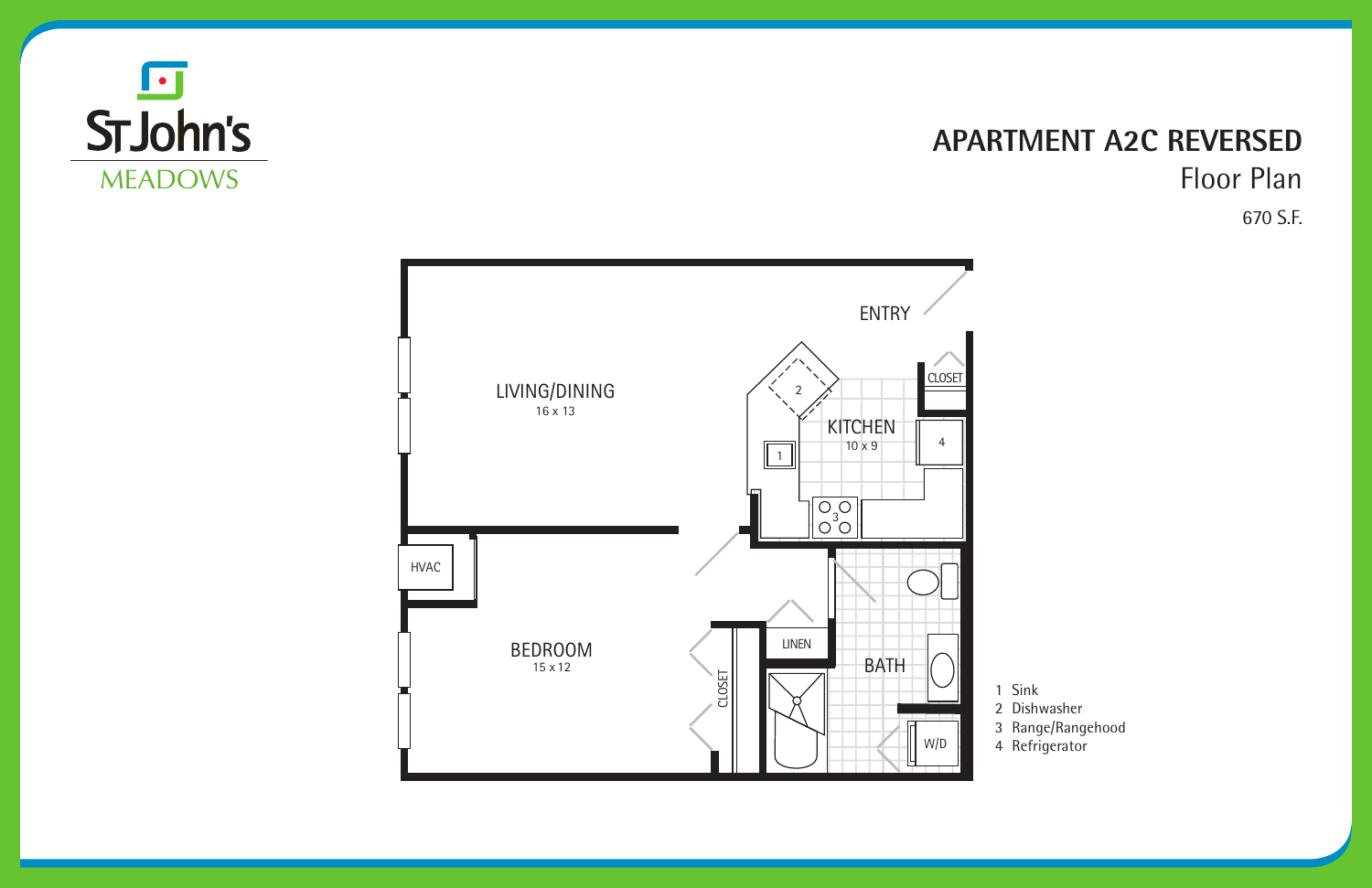#### **APARTMENT A3C** Floor Plan 655 S.F.





- 1 Sink
- 2 Dishwasher
- 3 Range/Rangehood
- 4 Refrigerator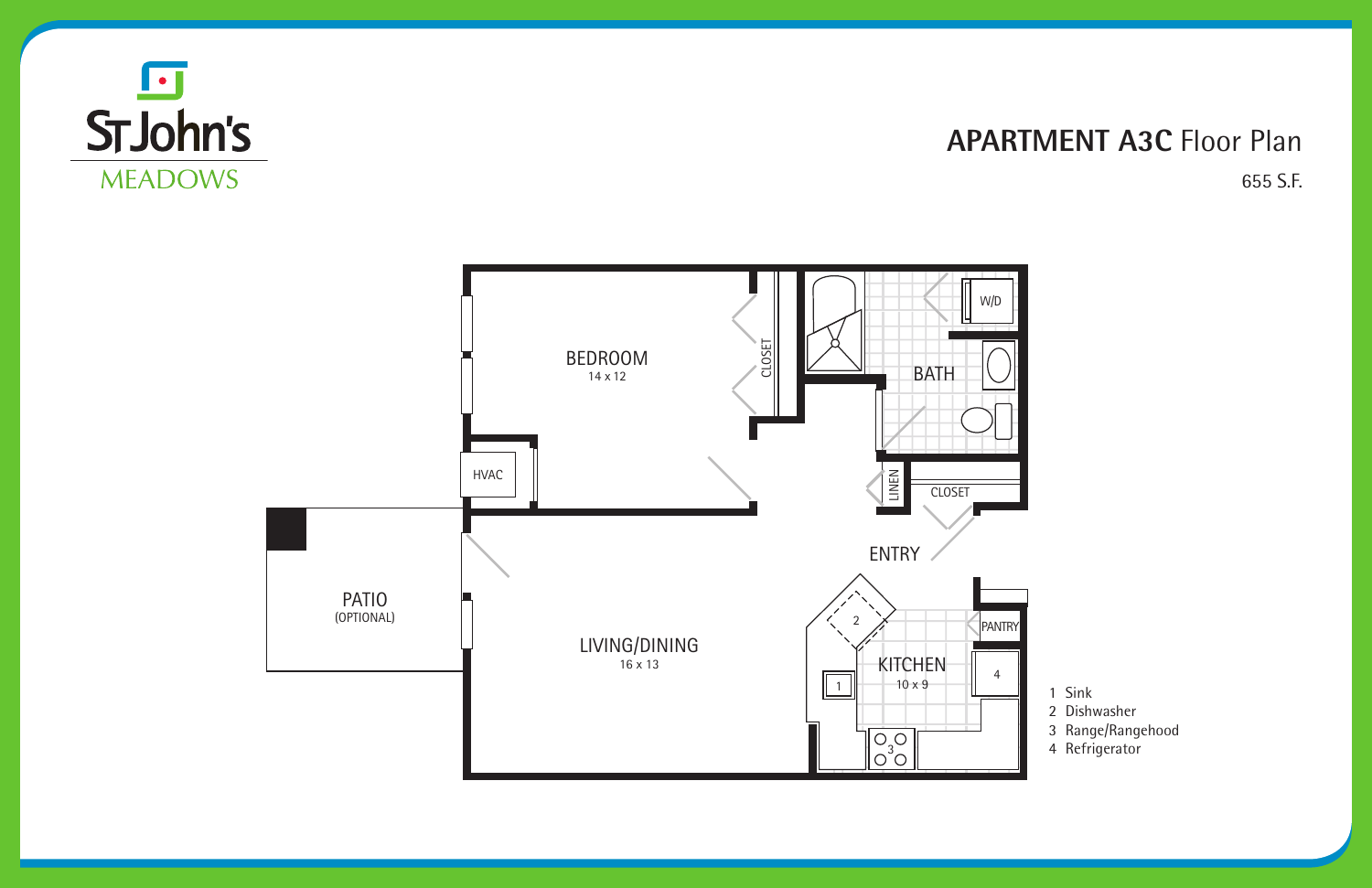#### **APARTMENT A3C REVERSED** Floor Plan 655 S.F.







1 Sink Dishwasher Range/Rangehood Refrigerator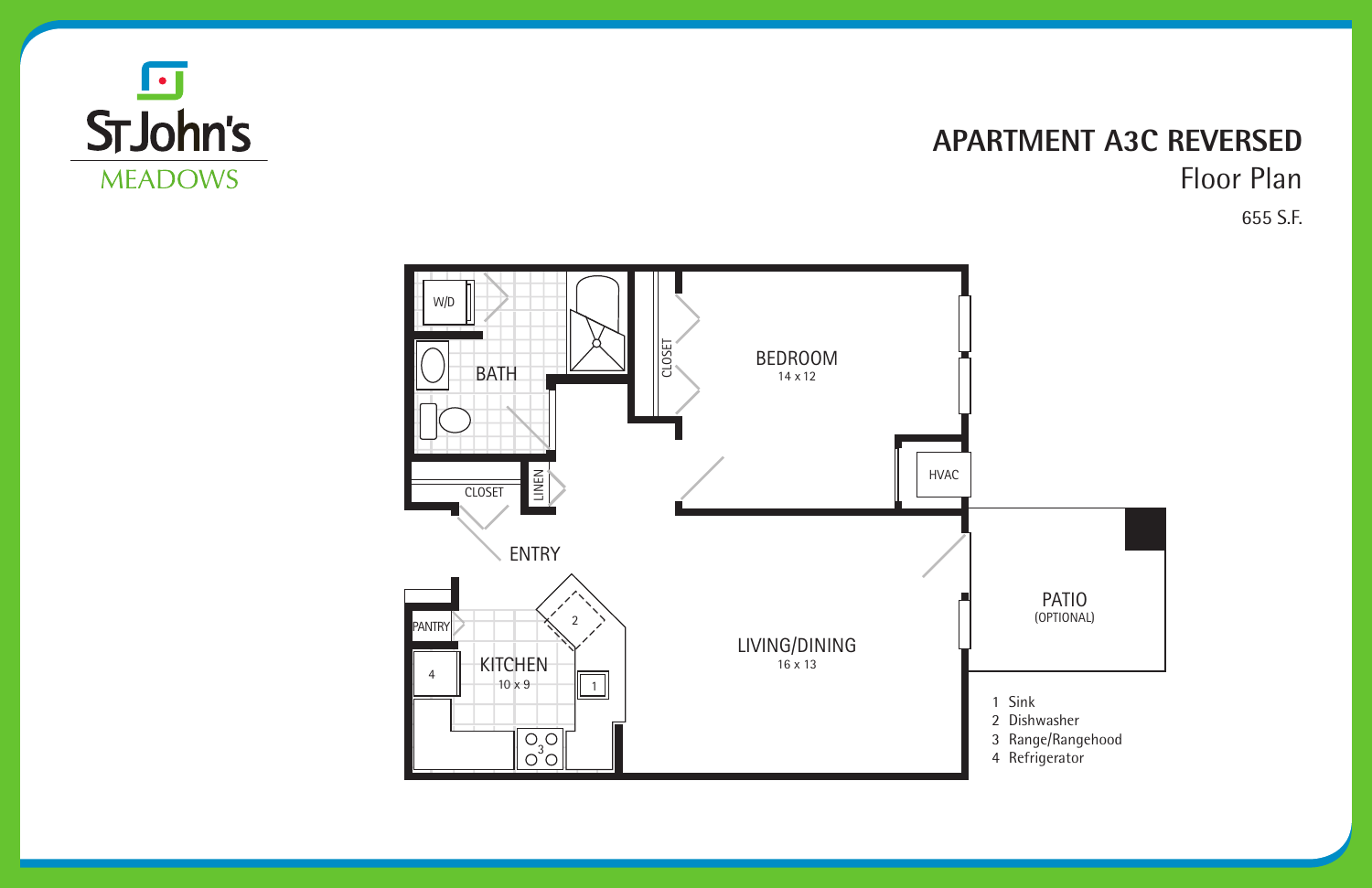#### **APARTMENT A4C** Floor Plan 655 S.F.





- 1 Sink
- 2 Dishwasher
- 3 Range/Rangehood
- 4 Refrigerator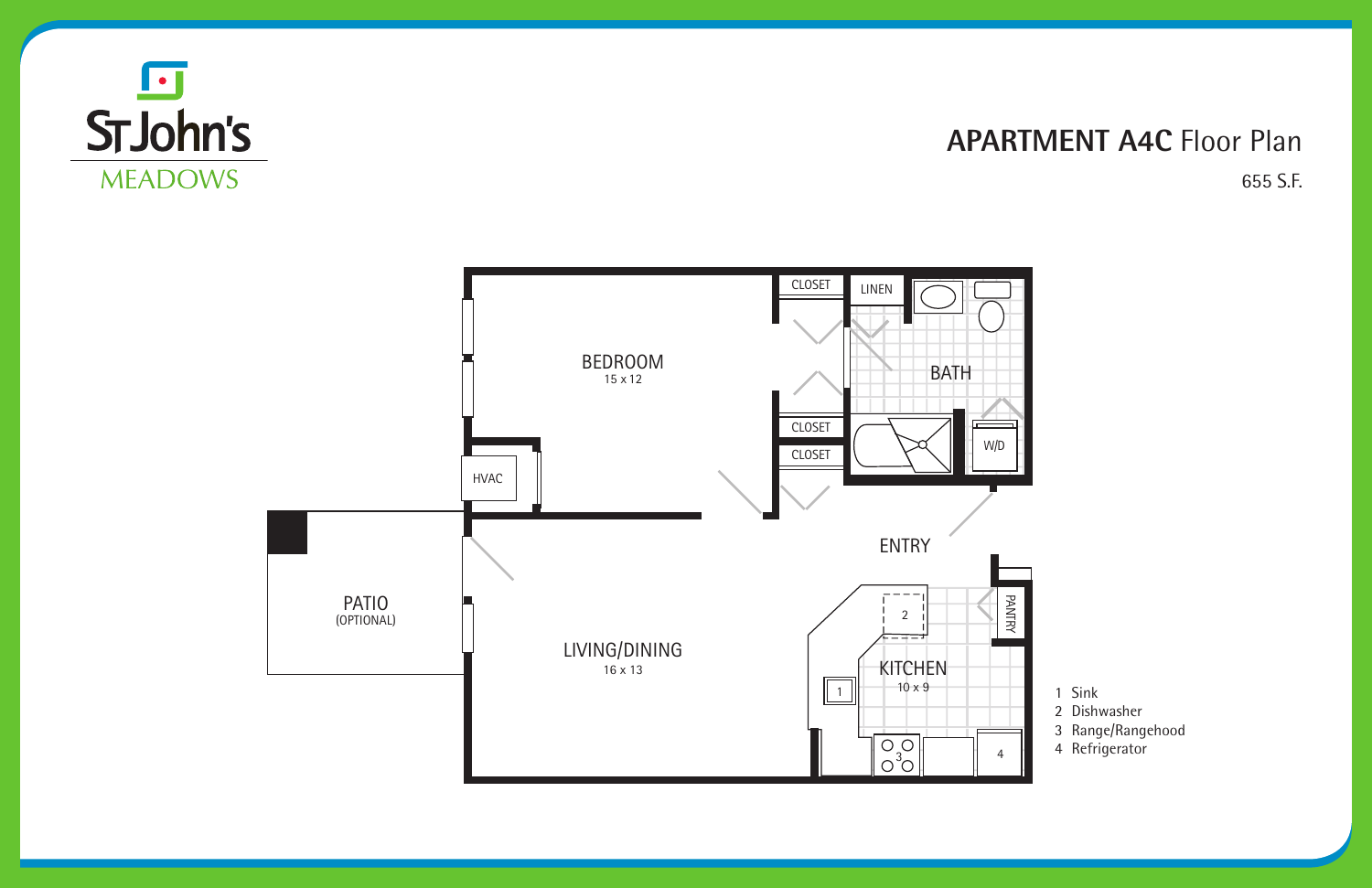

#### **APARTMENT A4C REVERSED** Floor Plan 655 S.F.



(OPTIONAL) PATIO

- 1 Sink
- 2 Dishwasher
- 3 Range/Rangehood
- 4 Refrigerator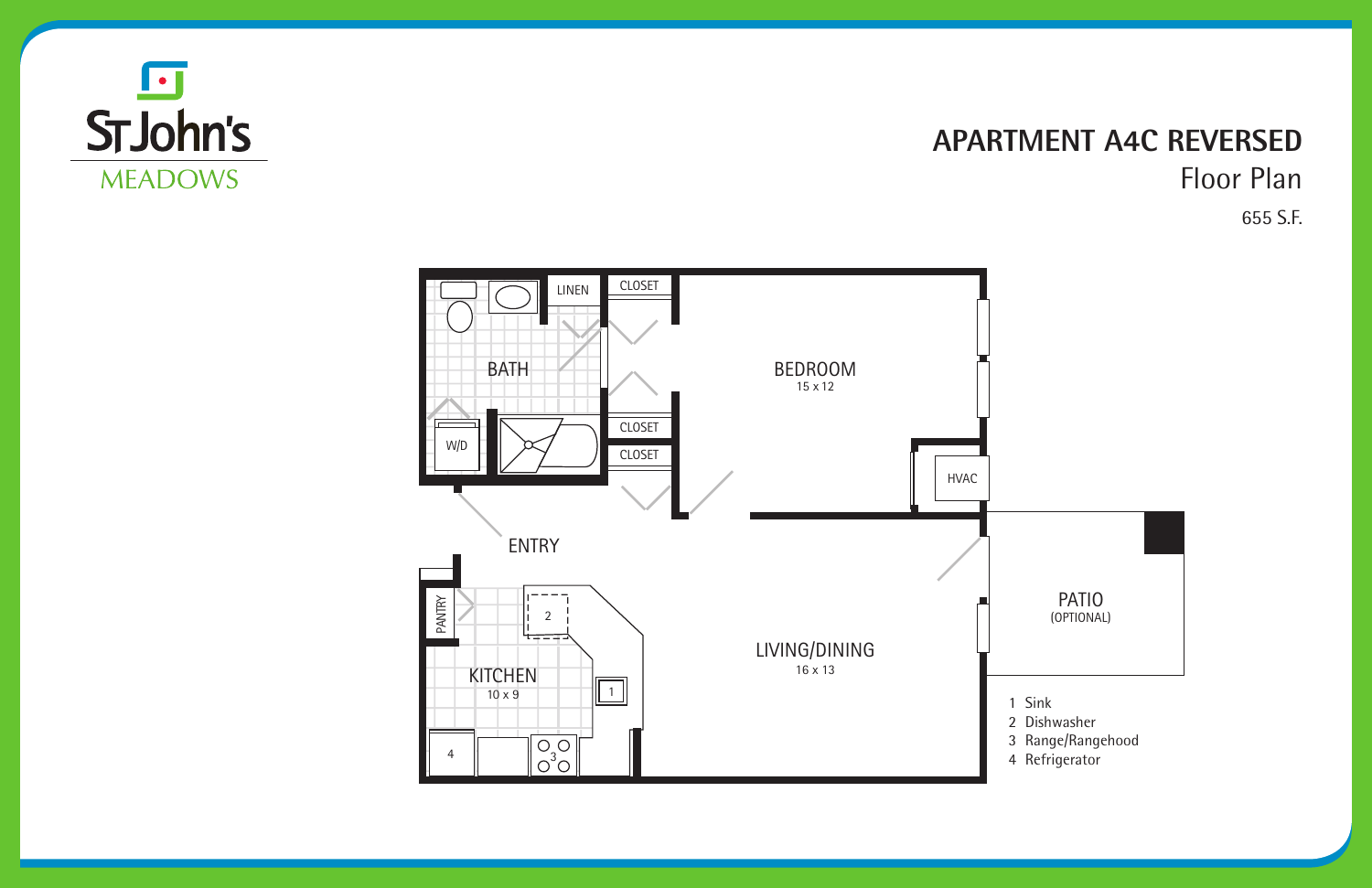### **APARTMENT B1C** Floor Plan 745 S.F.





- 1 Sink
- 2 Dishwasher
- 3 Range/Rangehood
- 4 Refrigerator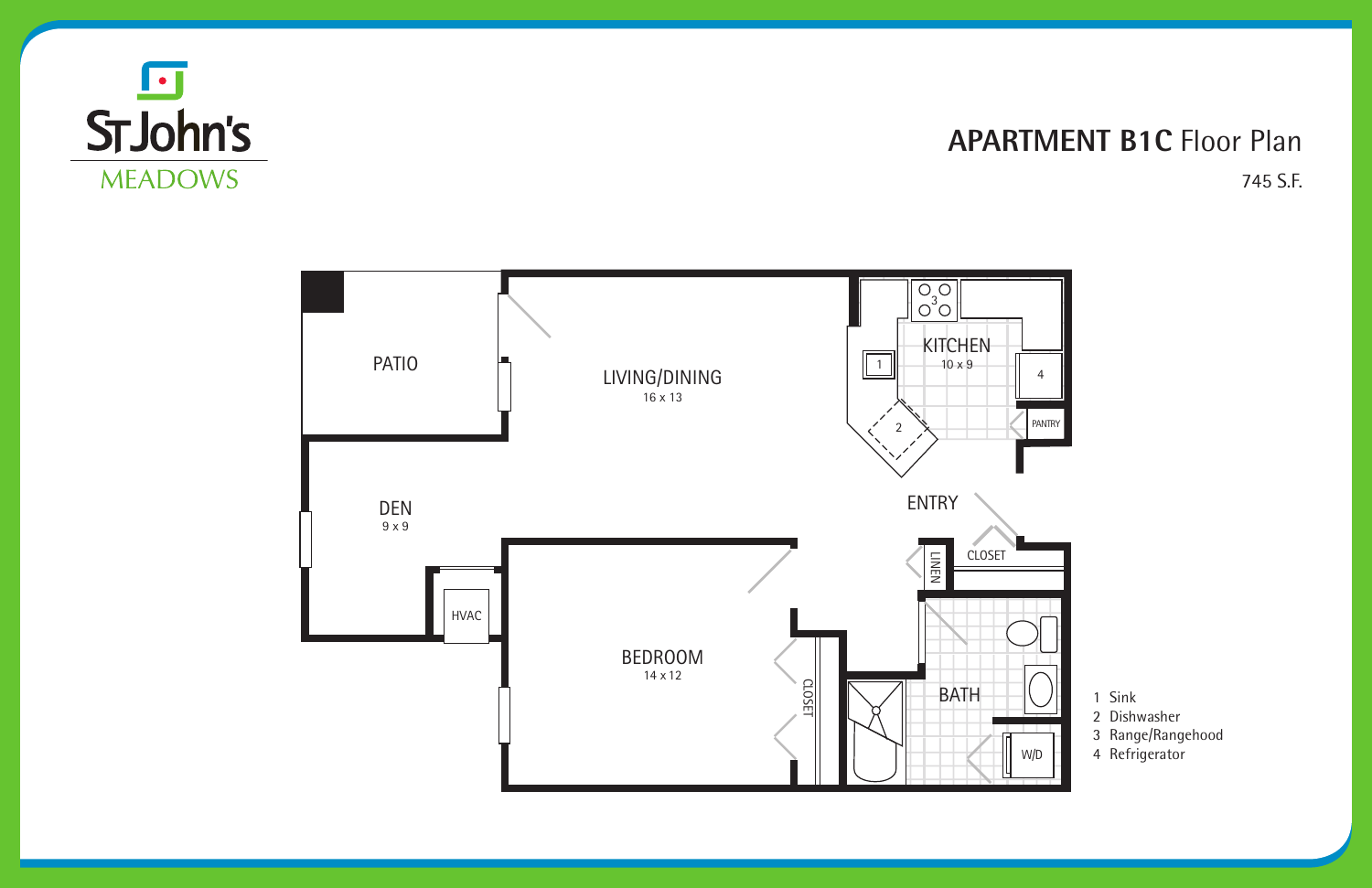

#### **APARTMENT B1C REVERSED** Floor Plan 745 S.F.

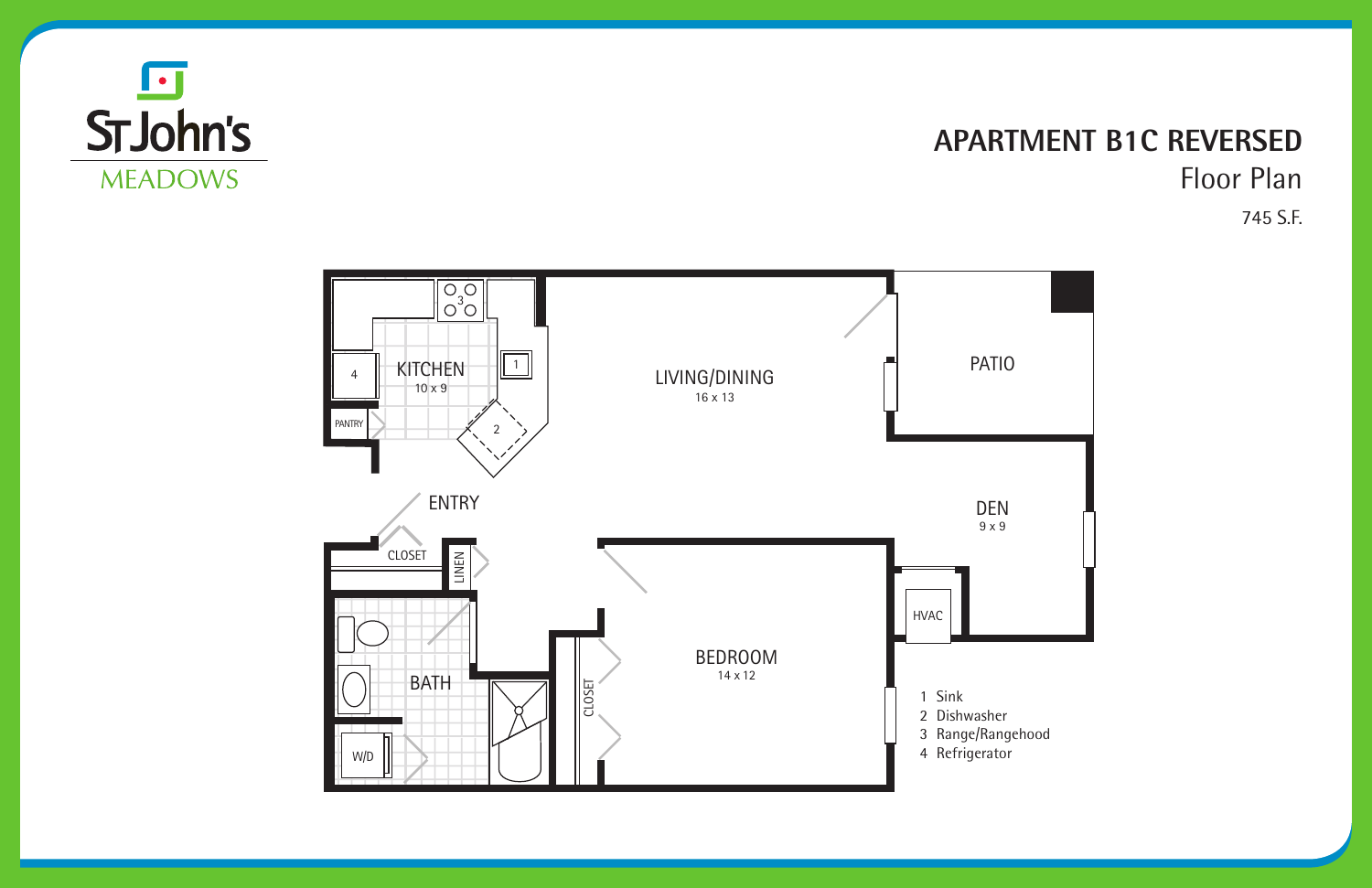#### **APARTMENT B2C** Floor Plan 745 S.F.





- 1 Sink
- 2 Dishwasher
- 3 Range/Rangehood
- 4 Refrigerator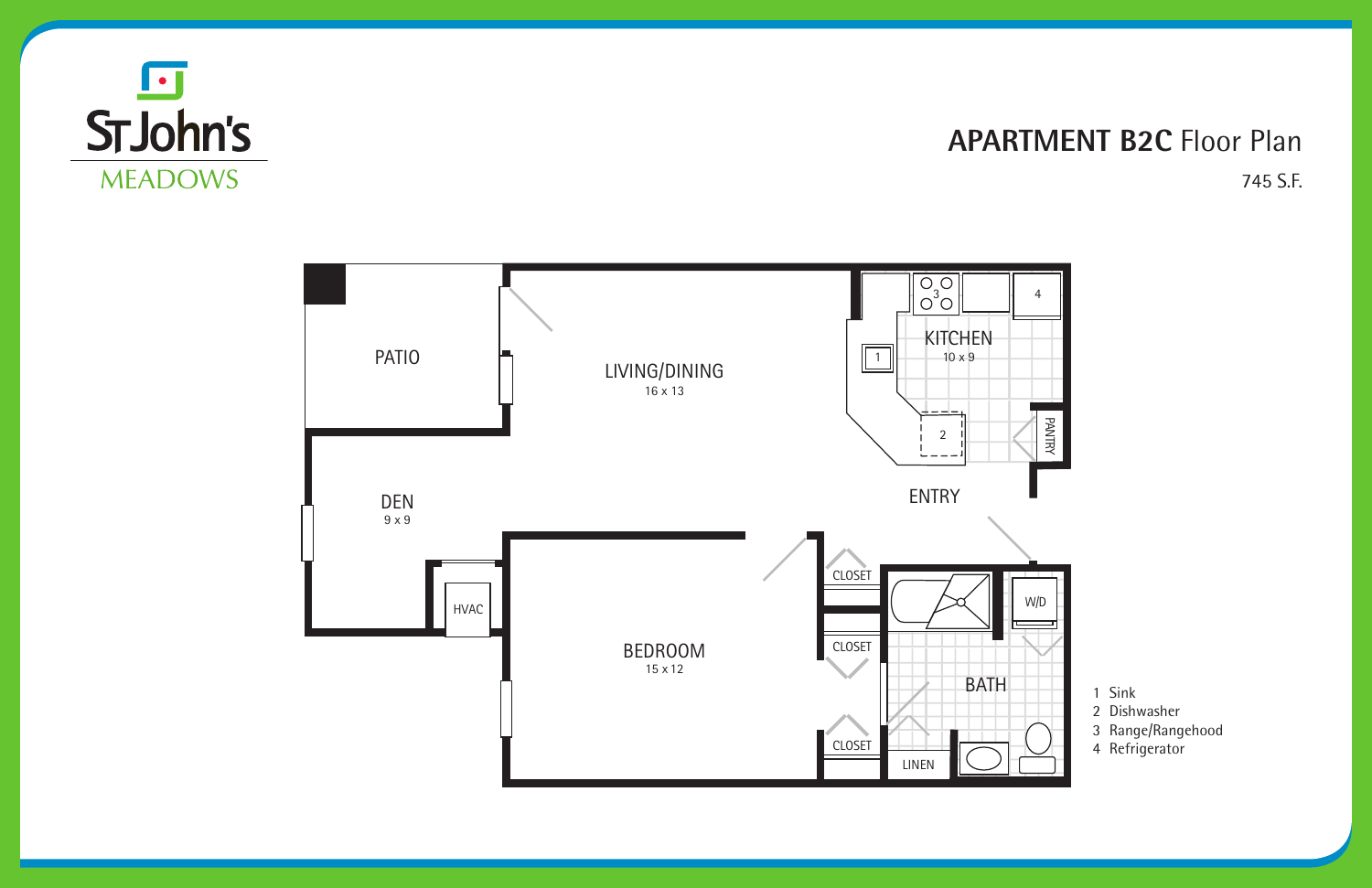

#### **APARTMENT B2C REVERSED** Floor Plan 745 S.F.

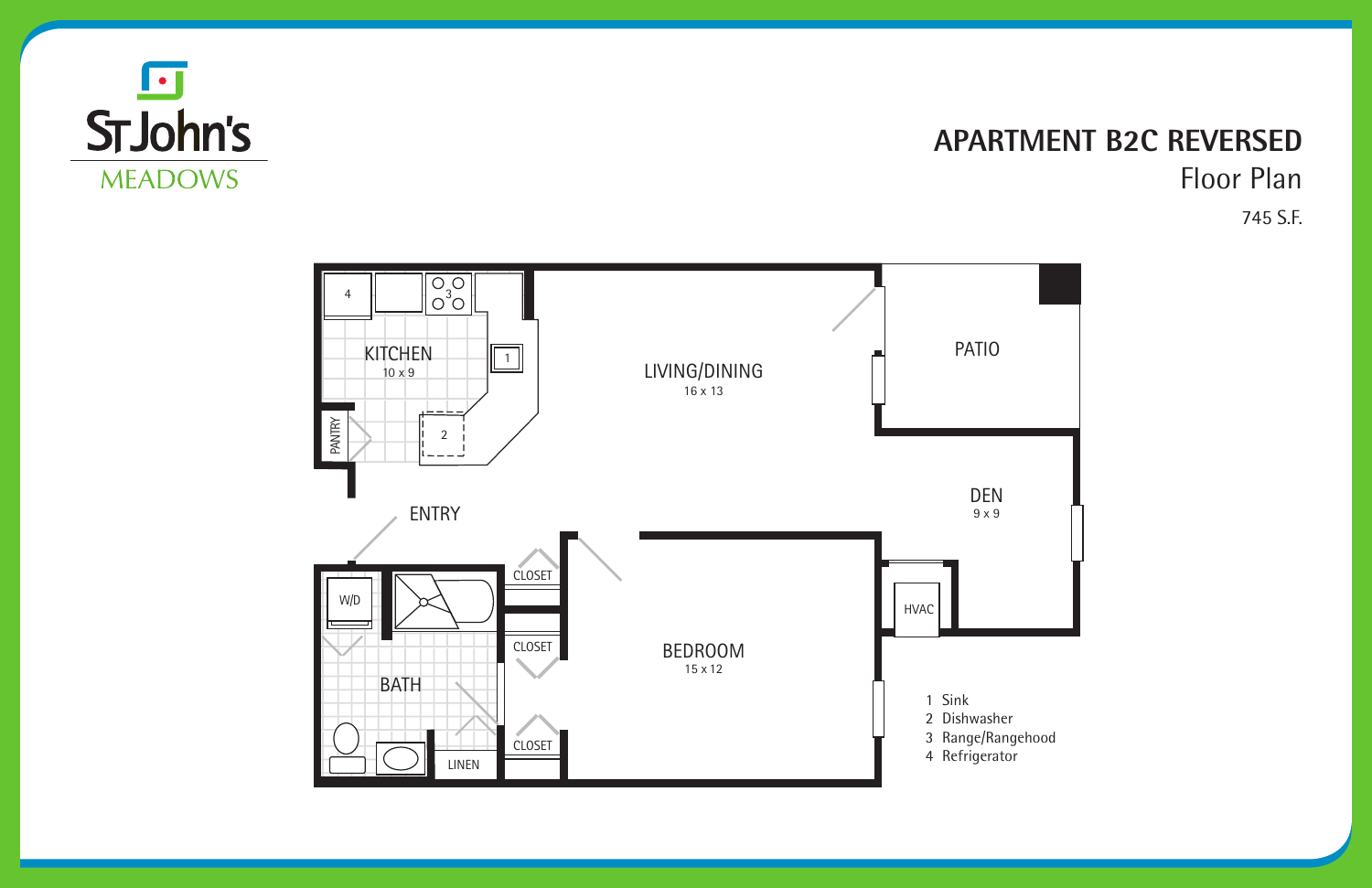#### **APARTMENT B3C** Floor Plan 745 S.F.



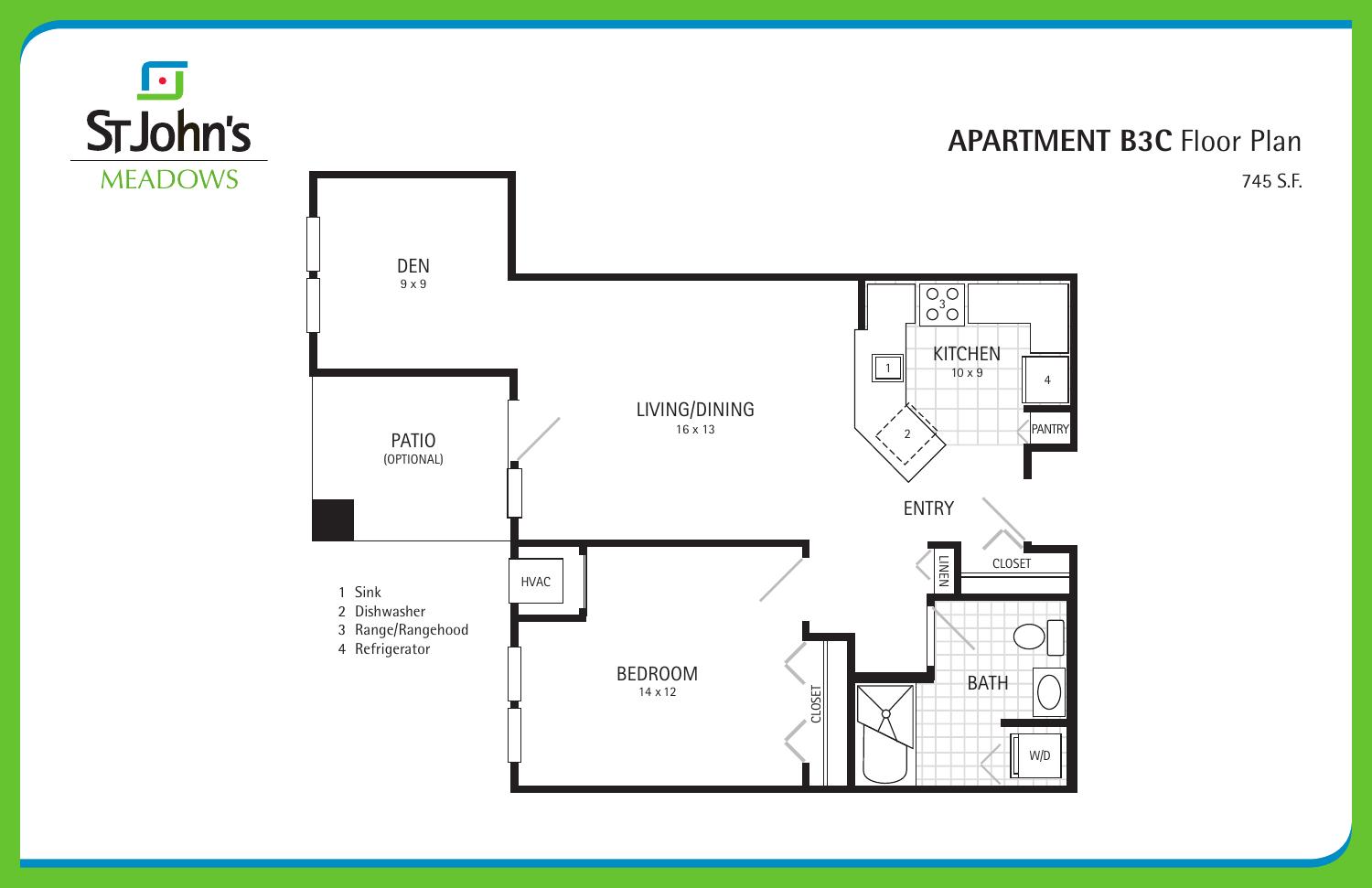





## **APARTMENT B3C REVERSED** Floor Plan

745 S.F.

- 1 Sink
- 2 Dishwasher
- 3 Range/Rangehood
- 4 Refrigerator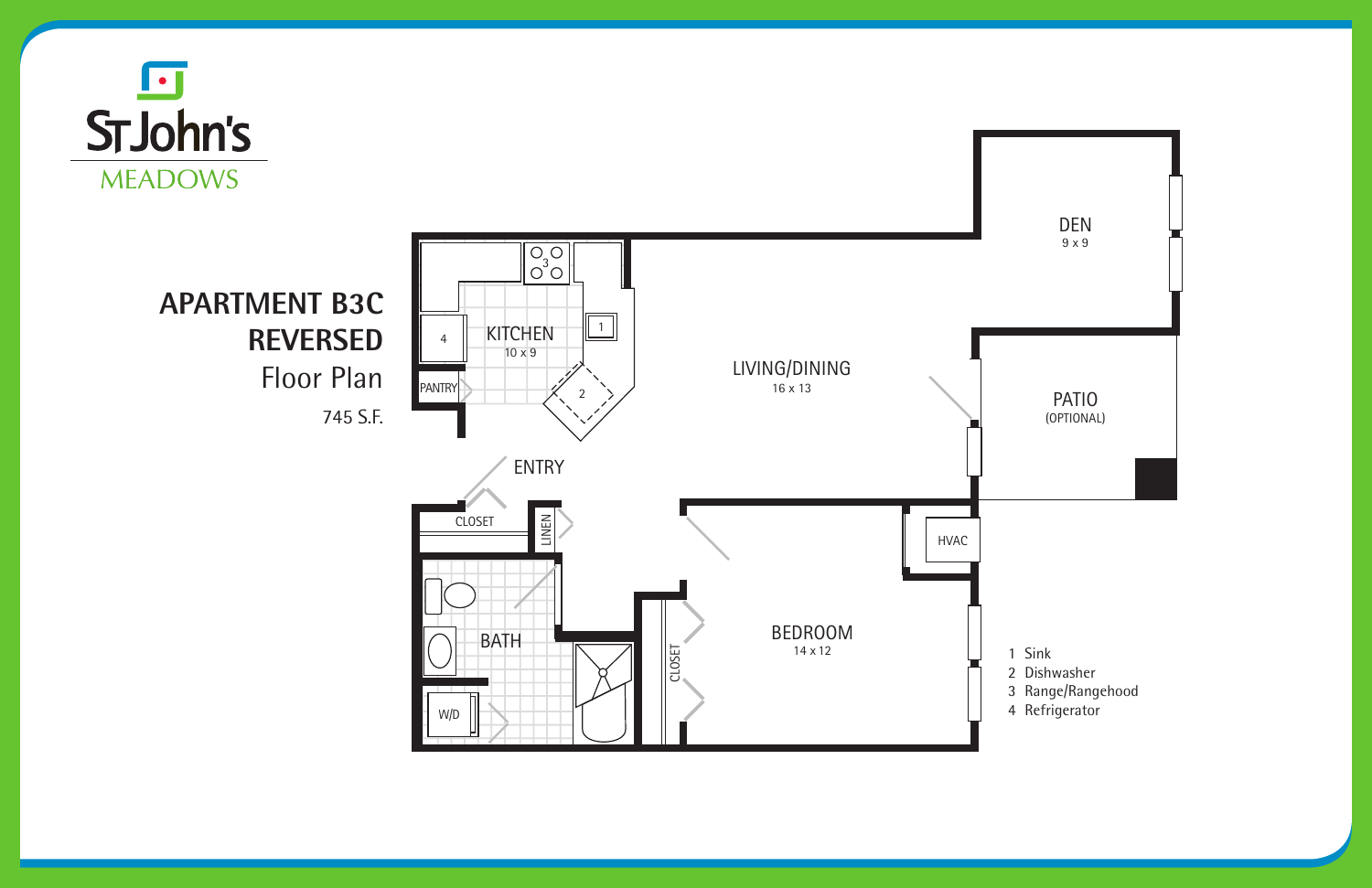#### **APARTMENT B4C** Floor Plan 745 S.F.





- 1 Sink
- 2 Dishwasher
- 3 Range/Rangehood
- 4 Refrigerator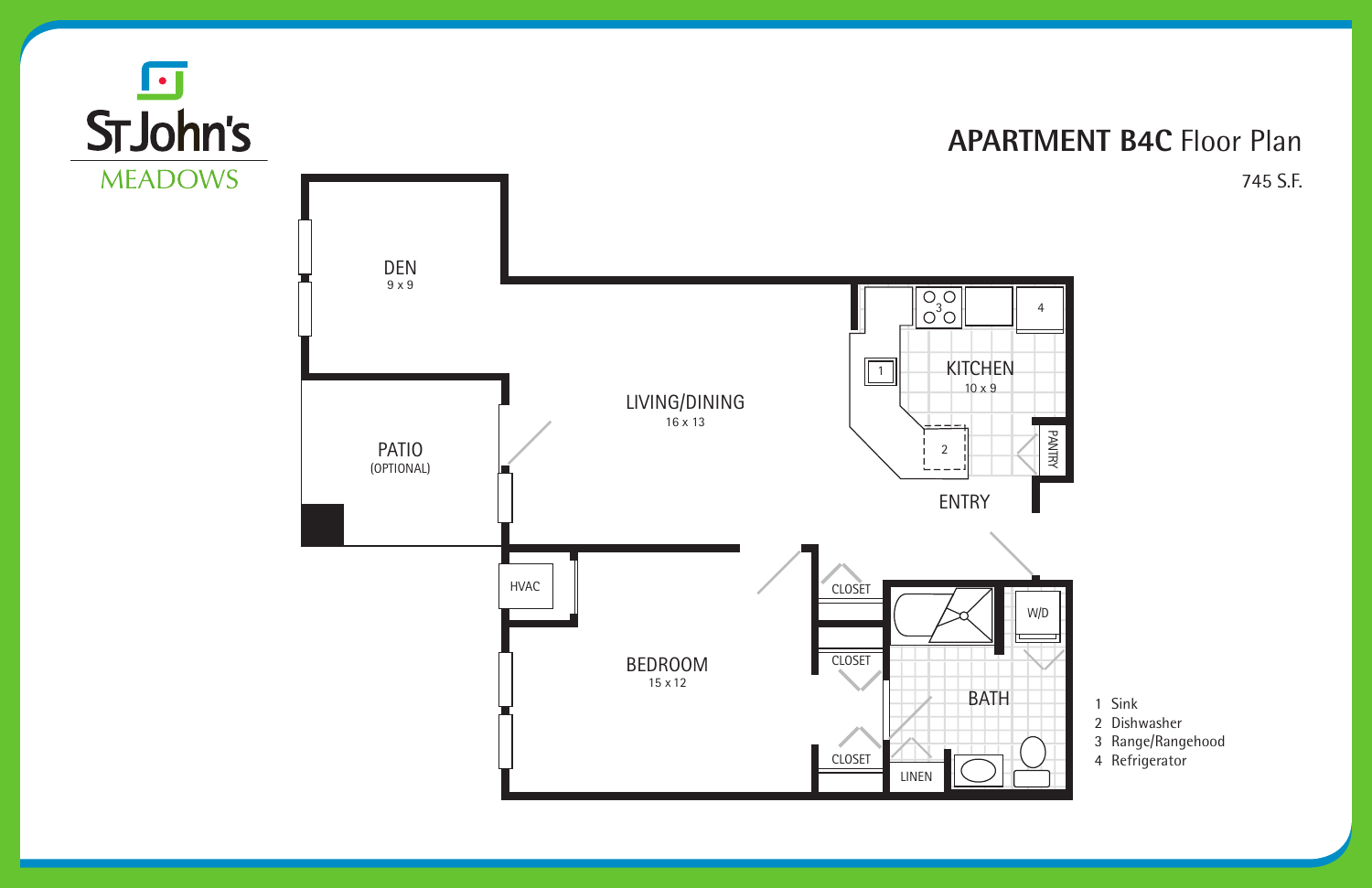





## **APARTMENT B4C REVERSED** Floor Plan

745 S.F.

- 1 Sink
- 2 Dishwasher
- 3 Range/Rangehood
- 4 Refrigerator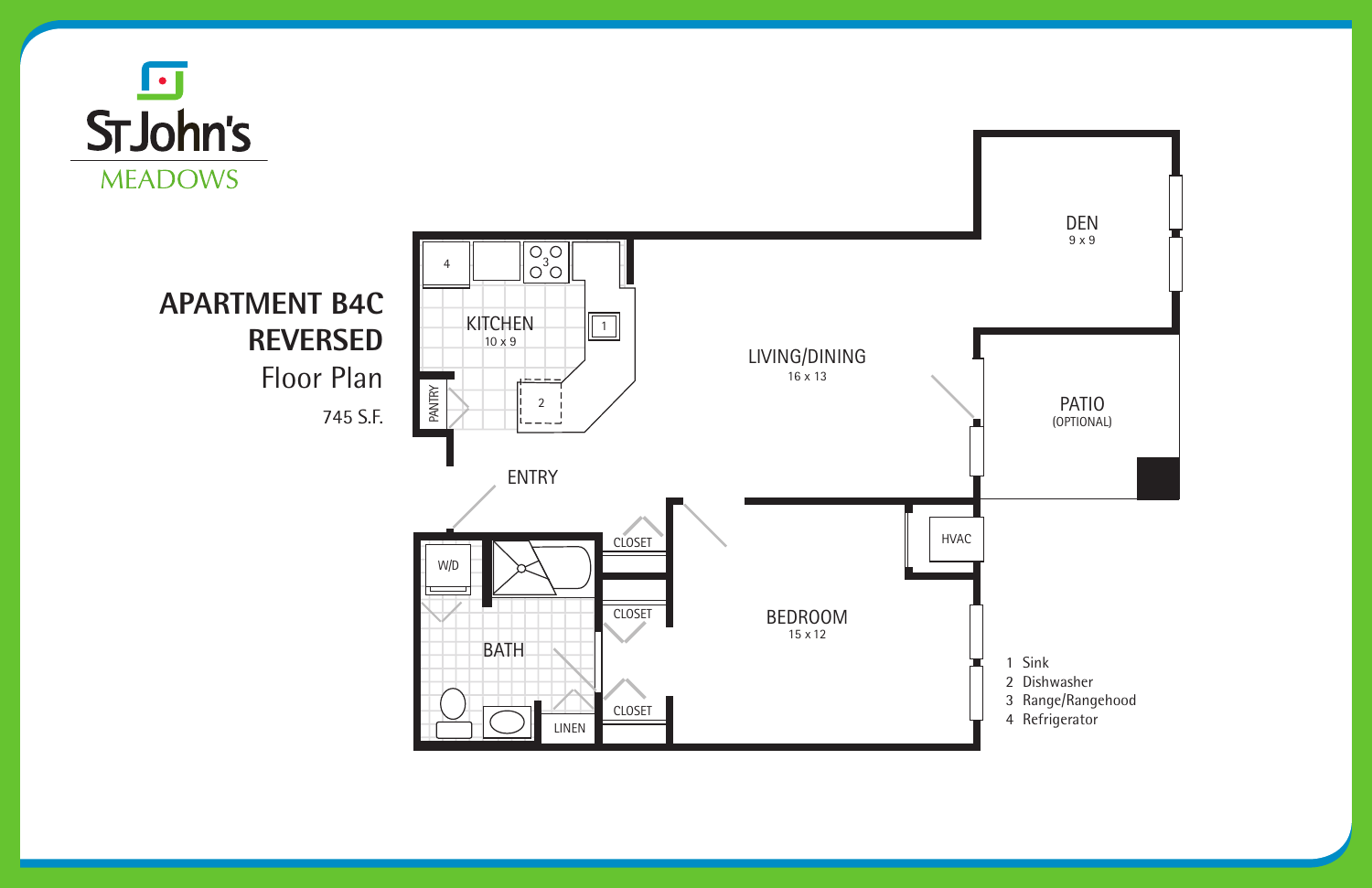## **APARTMENT C1C** Floor Plan

#### 880 S.F.







1 Sink

- 2 Dishwasher
- 3 Range/Rangehood
- 4 Refrigerator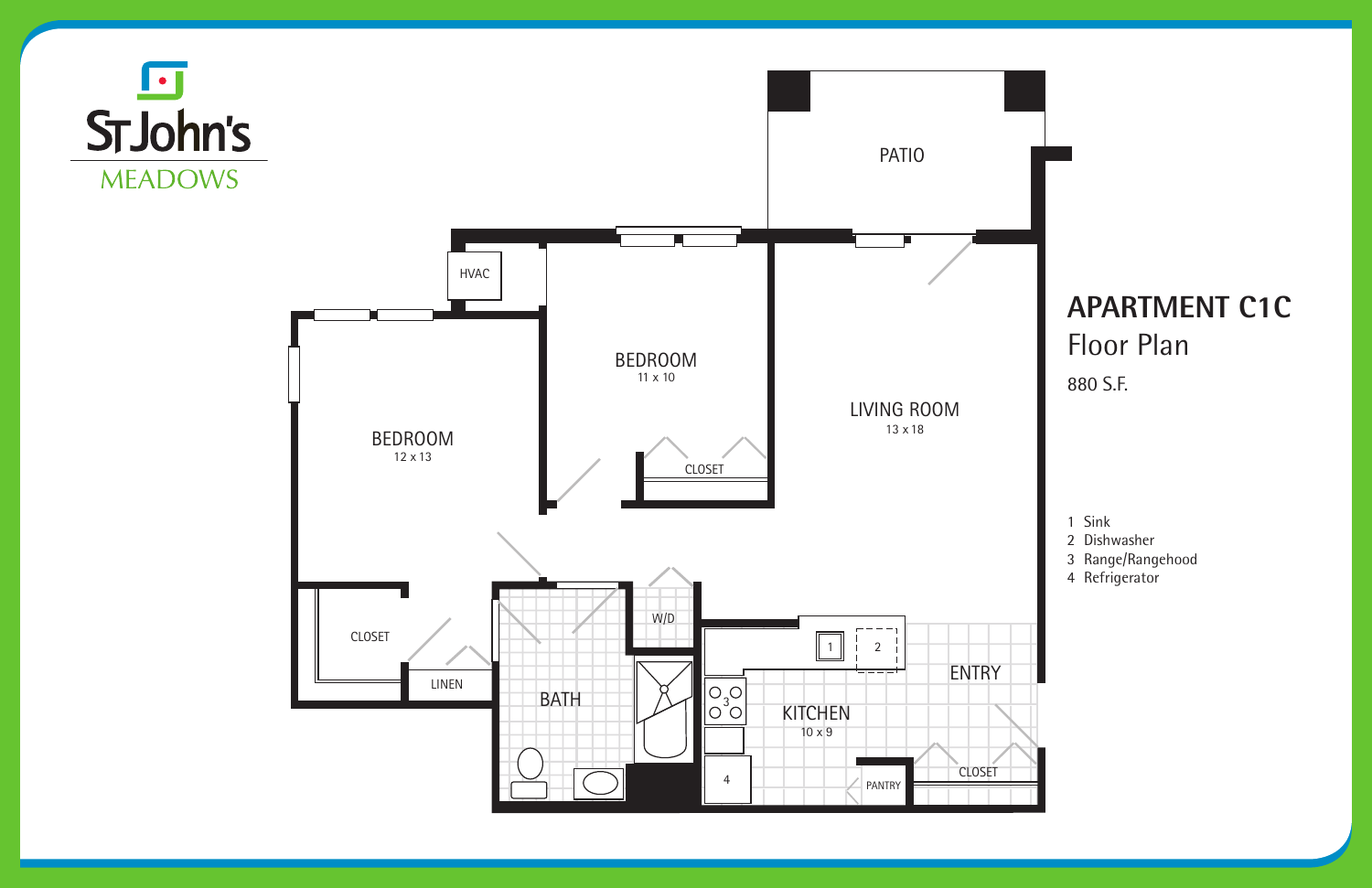#### **APARTMENT C1C REVERSED** Floor Plan 880 S.F.



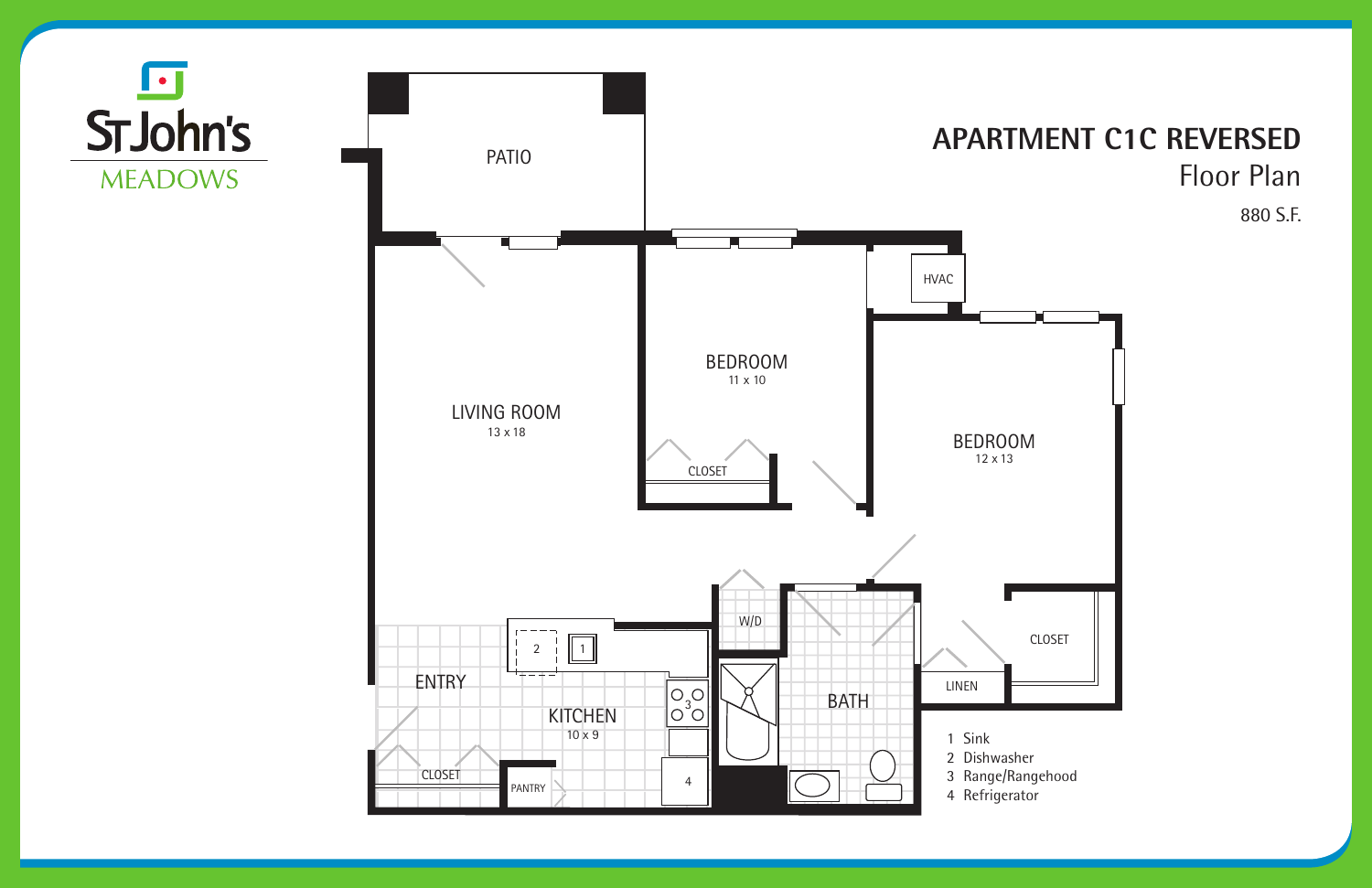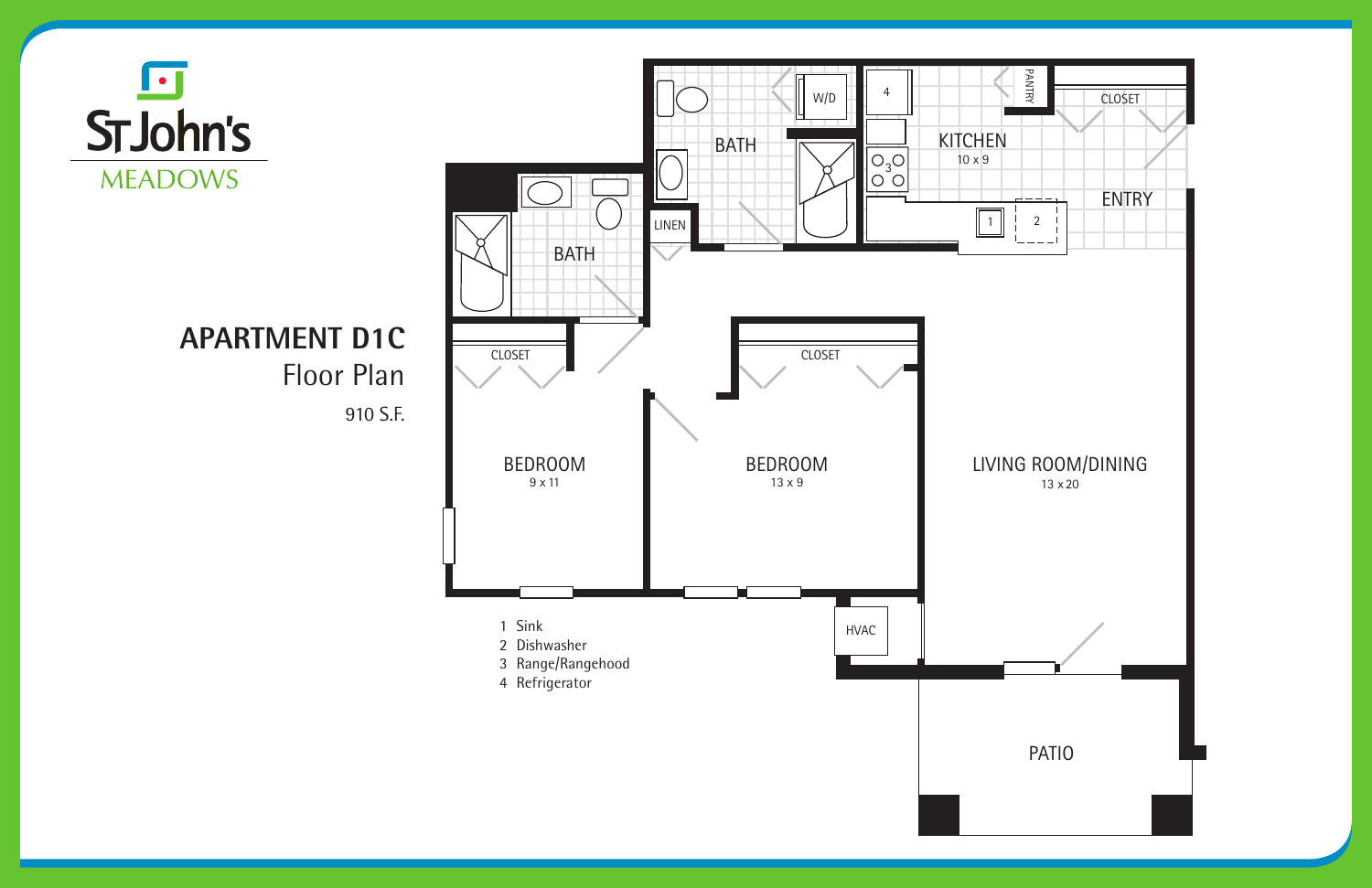



# **APARTMENT D1C REVERSED**

Floor Plan

910 S.F.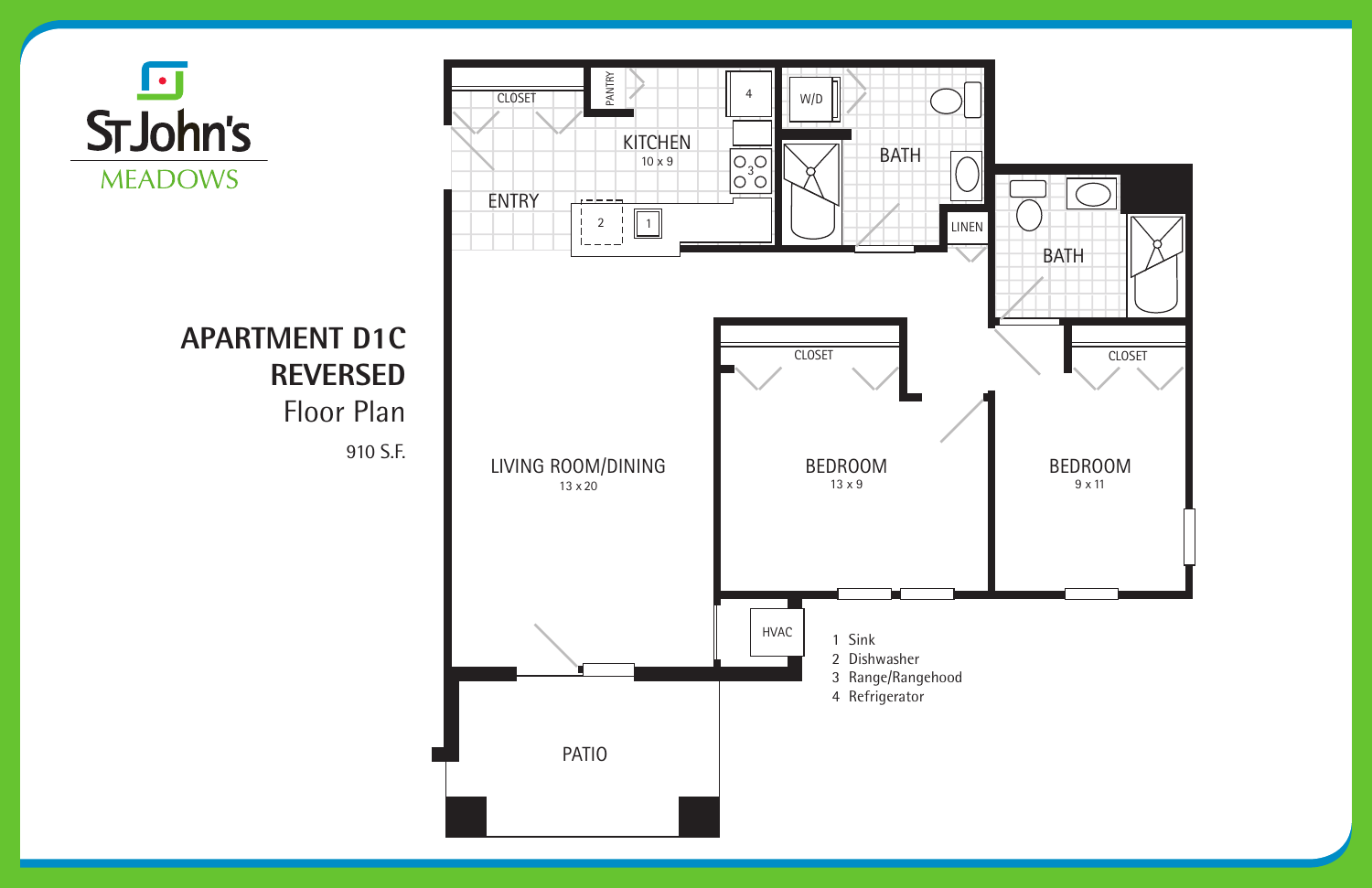4





**MEADOWS** 

PANTRY

#### **APARTMENT D2C** Floor Plan 950 S.F.

- 1 Sink
- 2 Dishwasher
- 3 Range/Rangehood
- 4 Refrigerator